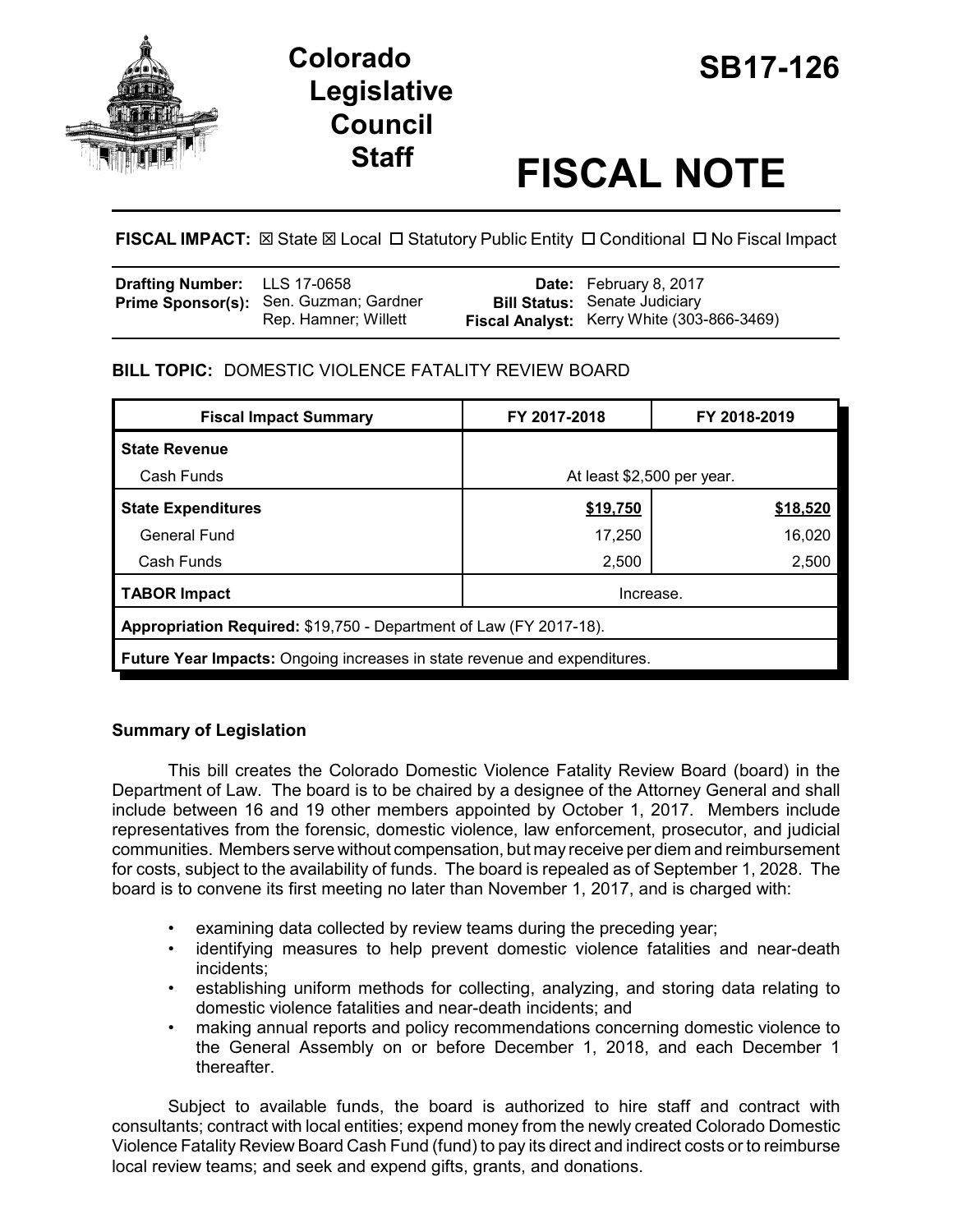February 8, 2017

*Local and regional domestic violence fatality review teams.* The bill authorizes a city, county, or district court to establish a review team consisting of certain subject matter experts to review fatal and near-fatal incidents of domestic violence and related matters, but not more than one team shall be created in each judicial district. If a local or regional child fatality prevention review team is created, it may also operate as a domestic violence review team. Each review team is to determine its own structure and activities, but shall use an uniform methods for collecting, analyzing, or storing data established by the board. On or before September 1, 2018, and each September 1 thereafter, each local review team is to submit its data and recommendations to the board.

*Access to records.* The bill authorizes the board and any review teams, in accordance with state and federal law, to access records and information relevant to a review of a domestic violence fatality in the custody of a state or local government agency. Mental health and substance abuse records are only available with the consent of the appropriate parties.

*Confidentiality.* All board and review team meetings and activities, notes, statements, heath information, and records are confidential and not subject to the Colorado Open Records Act, subpoena, discovery, or introduction as evidence in any civil or criminal proceeding, unless the information was obtained from another source that is separate and apart from the board or review teams. Each member of the board, a review team, and invited participant at a meeting is required to sign a confidentiality statement and is exempt from examination in a civil or criminal proceeding. A person who knowingly violates the confidentiality requirements commits a class 3 misdemeanor.

#### **Comparable Crime**

Legislative Council Staff is required to include certain information in the fiscal note for any bill that creates a new crime, changes the classification of an existing crime, or changes an element of the existing crime that creates a new factual basis for the offense. This bill creates a new crime for release of confidential information. For comparison purposes, two similar crimes exist in statute: release of confidential materials and release of data of information contained in records and reports of child abuse or neglect. Both of these offenses are class 1 misdemeanors. There have been zero convictions of either offense over the past three years. For this reason, the fiscal note assumes few convictions will occur under Senate Bill 17-126.

#### **State Revenue**

Beginning in FY 2017-18, this bill will increase state cash fund revenue by at least \$2,500 per year, as described below.

*Gifts, grants, and donations.* The bill is expected to increase state cash fund revenue by about \$2,500 per year in gifts, grants, and donations, credited to the newly created fund. Any receipts are exempt from TABOR.

*Background checks.* The bill requires that each member of the board submit his or her fingerprints to the Colorado Bureau of Investigation in the Department of Public Safety for a background check. The fee for this check is currently \$39.50, credited to the Identification Unit Cash Fund.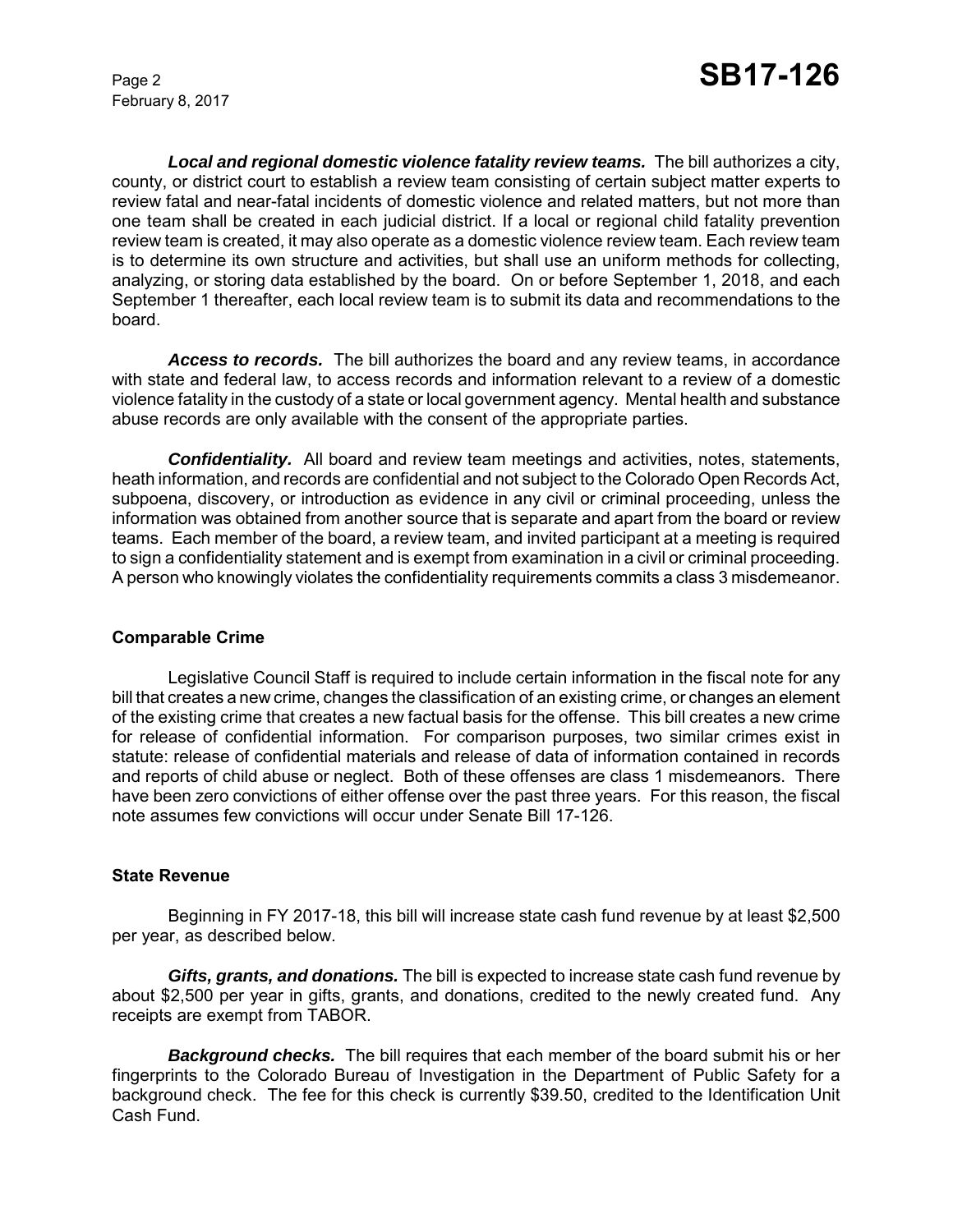February 8, 2017

*Criminal filings.* To the extent that this bill results in additional convictions, it will increase state revenue by a minimal amount, credited to the Fines Collection Cash Fund in the Judicial Department. The fine penalty for a class 3 misdemeanor is \$50 to \$750. Because the courts have the discretion of incarceration, imposing a fine, or both, the precise impact to state revenue cannot be determined. However, based on the low number of criminal fines imposed in 2016, the fiscal note assumes that any revenue generated is likely to be minimal.

*Court and administrative fees.* Based on similar offenses, this bill may also increase state fee revenue by a minimal amount each year. Fees are imposed for a variety of court-related costs, which vary based on the offense and the type of court. Typical fees may include such items as probation supervision, drug or sex offender surcharges, genetic testing, victim compensation, late fees, and other administrative fees.

#### **TABOR Impact**

This bill may increase state revenue from background check and court-related fees, which will increase the amount of money required to be refunded under TABOR for FY 2017-18 and FY 2018-19. TABOR refunds are paid out of the General Fund.

#### **State Expenditures**

This bill is expected to increase state expenditures by \$19,750 in FY 2017-18 and \$18,520 in FY 2018-19 and future years. Costs are shown in Table 1 and discussed below.

| Table 1. Expenditures Under SB17-126               |            |            |  |  |  |
|----------------------------------------------------|------------|------------|--|--|--|
| <b>Cost Components</b>                             | FY 2017-18 | FY 2018-19 |  |  |  |
| Contract Labor                                     | \$13,750   | \$13,750   |  |  |  |
| <b>Operating Expenses and Capital Outlay Costs</b> | 6,000      | 4.770      |  |  |  |
| <b>TOTAL</b>                                       | \$19,750   | \$18,520   |  |  |  |

**Department of Law.** Costs include \$13,750 in annual contract labor to facilitate data gathering and to prepare the required reports. First-year capital outlay costs of \$1,230 are included as are annual operating costs of \$4,770. Operating costs include telephone, printing, and travel expenses to meet with local review teams and provide meals for board meetings. It is assumed that board members will not be reimbursed for travel or other related expenses and the Department of Law will not pay for background checks.

*Background checks.* The bill increases workload and expenditures within the Colorado Bureau of Investigation to conduct background checks on up to 20 individuals in FY 2017-18, and future years as needed. This analysis assumes that the fee charged to perform the background check will cover the amount reimbursed the Federal Bureau of Investigation and its workload.

*Agencies named to the board.* Workload will increase for representatives of state agencies appointed to the board. This includes staff from the Departments of Human Services, Public Health and Environment, Judicial, and possibly other agencies. These workload impacts are assumed to be minimal and not require any adjustments in appropriations for any state agency.